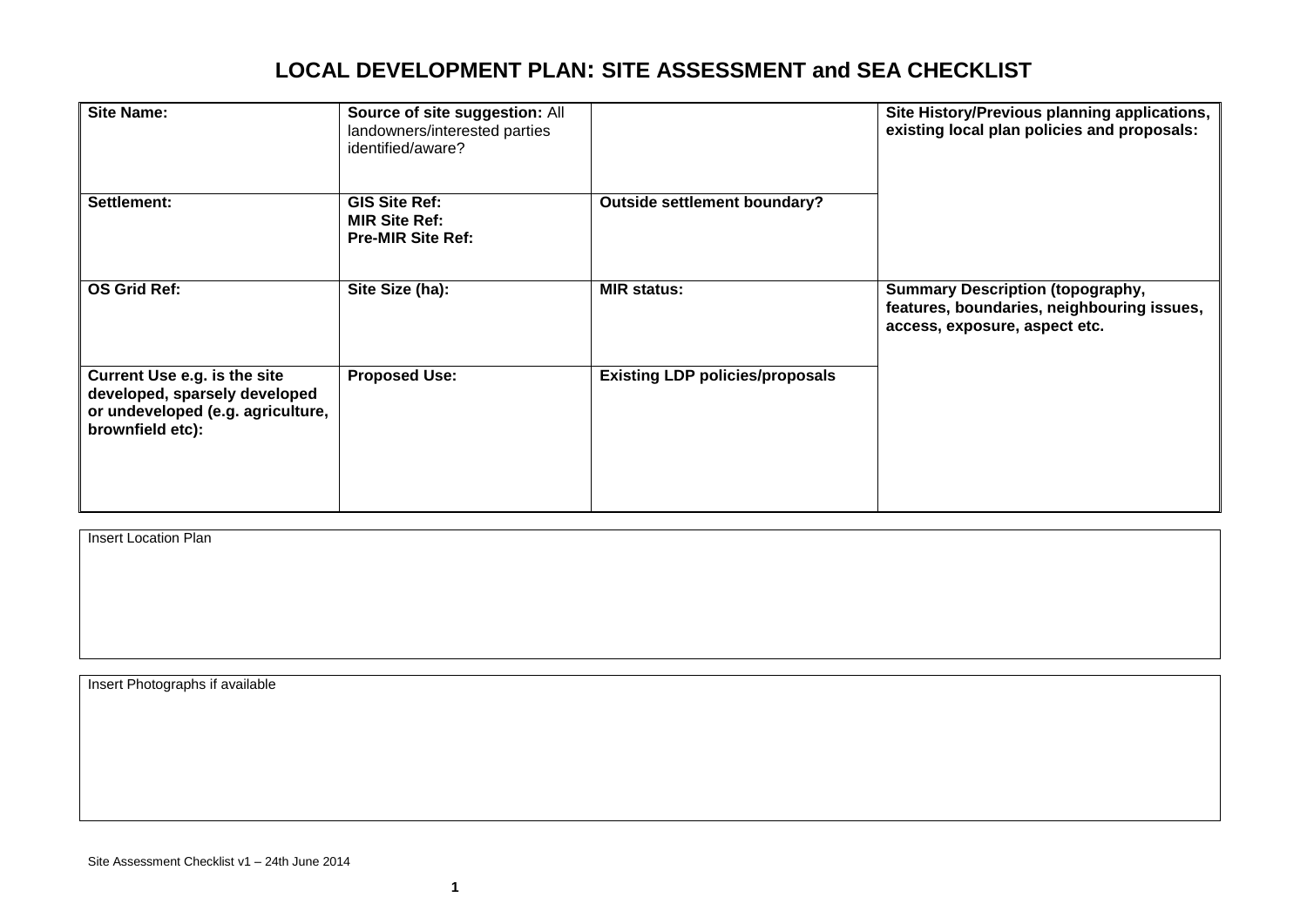<span id="page-1-0"></span>

| Site assessment question<br>(click on links embedded in<br>the text for further guidance)                                                                                                                                 | <b>Related SEA</b><br>topic if<br>applicable     | <b>Comment</b> | <b>Information</b><br>available -<br>GIS/site visit? | Scoring-<br>pre<br>mitigation | <b>Mitigation if appropriate?</b> | Scoring-<br>post<br>mitigation |
|---------------------------------------------------------------------------------------------------------------------------------------------------------------------------------------------------------------------------|--------------------------------------------------|----------------|------------------------------------------------------|-------------------------------|-----------------------------------|--------------------------------|
| Water                                                                                                                                                                                                                     |                                                  |                |                                                      |                               |                                   |                                |
| Could the option result in a<br>change of status of a water<br>body or significantly affect a<br>designated water body as<br>identified in the Scotland and<br><b>Solway Tweed River Basin</b><br><b>Management Plan?</b> | Water                                            |                |                                                      |                               |                                   |                                |
| Could the option have a direct<br>impact on the water<br>environment (for example<br>result in the need for<br>watercourse crossings or a<br>large scale abstraction or<br>allow the de-culverting of a<br>watercourse?   | Water                                            |                |                                                      |                               |                                   |                                |
| Can the option connect to the<br>public foul sewer?                                                                                                                                                                       | Water                                            |                |                                                      |                               |                                   |                                |
| Does the option avoid impact<br>on Groundwater Dependent<br><b>Terrestrial Ecosystems</b><br>(GWDTEs) i.e. are there any<br>wetlands and boggy areas on<br>the site?                                                      | Water and<br>Biodiversity,<br>Fauna and<br>Flora |                |                                                      |                               |                                   |                                |
| For large scale developments<br>are there any private or public<br>water supplies within 250m of<br>the site which may be<br>affected?                                                                                    | Water and<br>Human<br>Health                     |                |                                                      |                               |                                   |                                |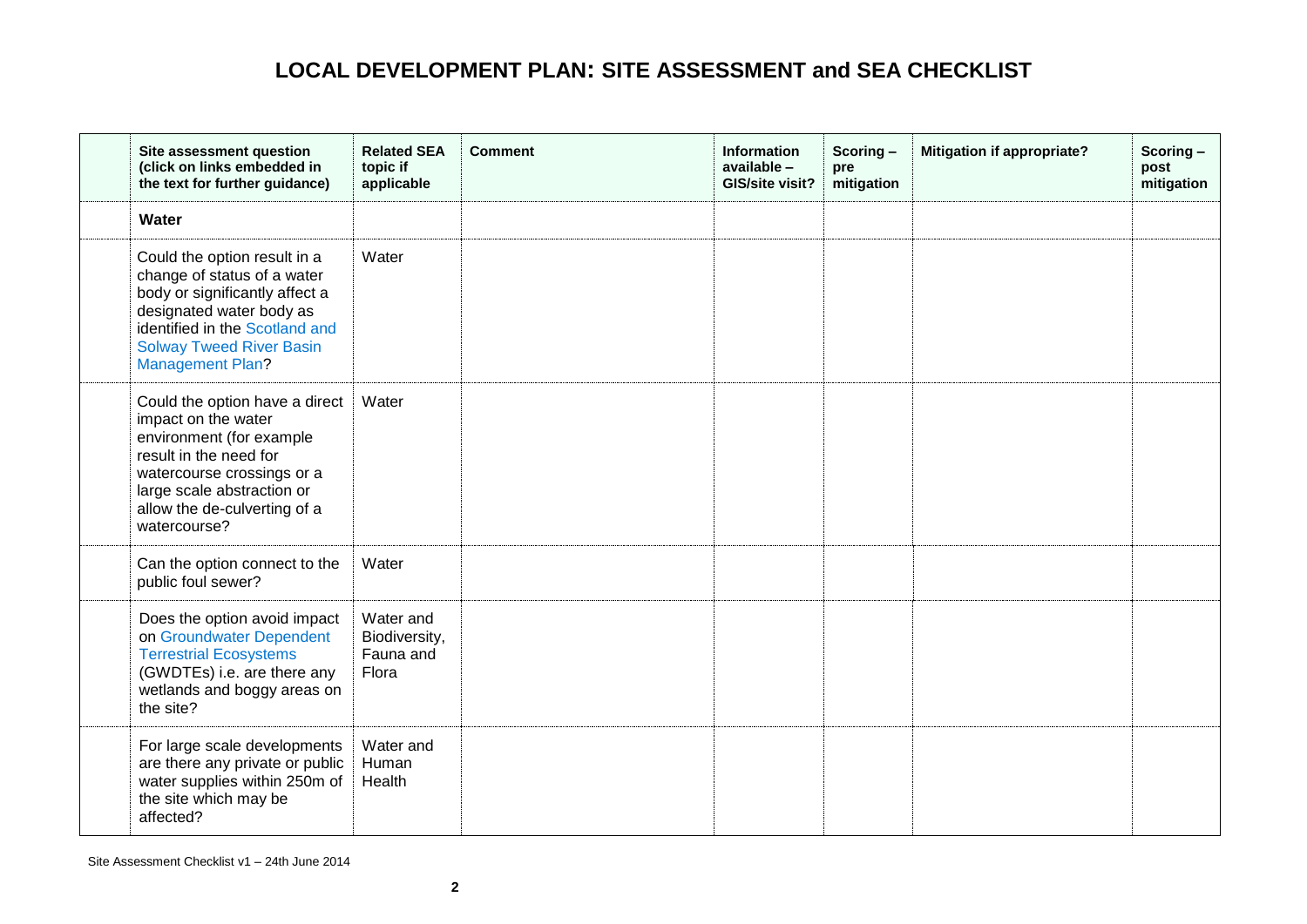<span id="page-2-1"></span><span id="page-2-0"></span>

| Site assessment question<br>(click on links embedded in<br>the text for further guidance)                                                          | <b>Related SEA</b><br>topic if<br>applicable         | <b>Comment</b>                                                 |           | <b>Information</b><br>available -<br>GIS/site visit? | Scoring-<br>pre<br>mitigation | Mitigation if appropriate? | Scoring-<br>post<br>mitigation |
|----------------------------------------------------------------------------------------------------------------------------------------------------|------------------------------------------------------|----------------------------------------------------------------|-----------|------------------------------------------------------|-------------------------------|----------------------------|--------------------------------|
| <b>Flood Risk</b><br>Is the site thought to be at<br>risk of flooding or could its<br>development result in<br>additional flood risk<br>elsewhere? | Water,<br>Climatic<br>Factors and<br>Human<br>Health |                                                                |           |                                                      |                               |                            |                                |
| Could the development of the<br>site help alleviate any existing<br>flooding problems in the<br>area?                                              | Water and<br>Climatic<br>Factors                     |                                                                |           |                                                      |                               |                            |                                |
|                                                                                                                                                    |                                                      |                                                                |           |                                                      |                               |                            |                                |
| <b>Biodiversity, Flora and</b><br>Fauna                                                                                                            |                                                      |                                                                |           |                                                      |                               |                            |                                |
| To what extent will the<br>proposal affect biodiversity,<br>flora and fauna interests? In<br>particular -                                          | Bio flora and<br>fauna                               |                                                                |           |                                                      |                               |                            |                                |
| International designation<br>$\bullet$<br>- e.g. SAC/SPA                                                                                           | Bio flora and<br>fauna                               | <b>Yes - Habitats Regulations</b><br><b>Appraisal required</b> | <b>No</b> |                                                      |                               |                            |                                |
| Other designation $-$ e.g.<br>$\bullet$<br>SSSI, NNR, and locally<br>important designations<br>such as LNRs.                                       | Bio flora and<br>fauna                               |                                                                |           |                                                      |                               |                            |                                |
| Non designated -<br>$\bullet$<br>e.g. trees, TPOs,<br>hedges, woodland,<br>(including woodlands<br>in the Ancient, Semi                            | Bio flora and<br>fauna                               |                                                                |           |                                                      |                               |                            |                                |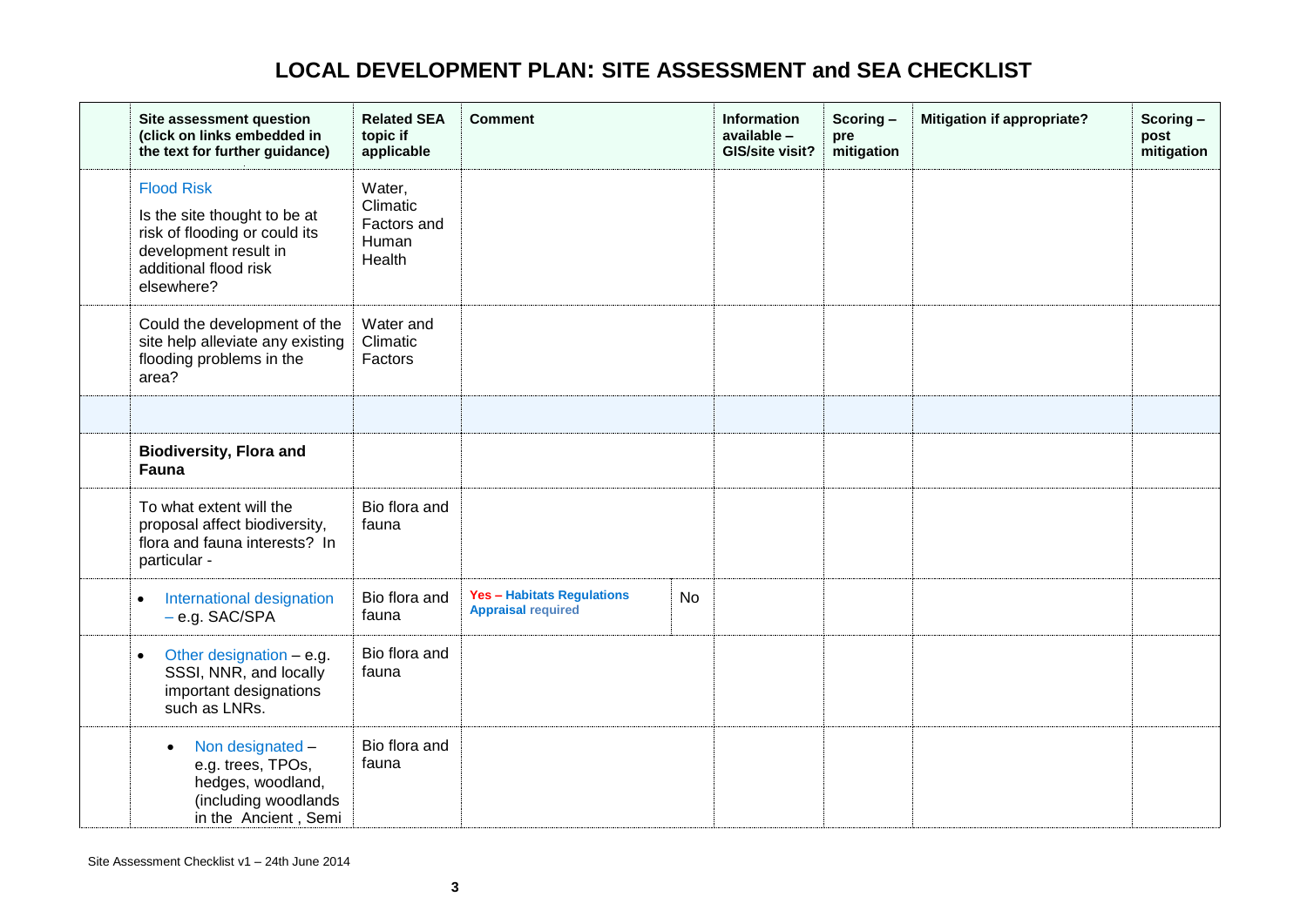<span id="page-3-1"></span><span id="page-3-0"></span>

| Site assessment question<br>(click on links embedded in<br>the text for further guidance)                                                                                      | <b>Related SEA</b><br>topic if<br>applicable | <b>Comment</b> | <b>Information</b><br>available -<br>GIS/site visit? | Scoring-<br>pre<br>mitigation | <b>Mitigation if appropriate?</b> | Scoring-<br>post<br>mitigation |
|--------------------------------------------------------------------------------------------------------------------------------------------------------------------------------|----------------------------------------------|----------------|------------------------------------------------------|-------------------------------|-----------------------------------|--------------------------------|
| Natural and Long<br>Established<br>Plantation<br>Woodlands), species<br>rich grasslands,                                                                                       |                                              |                |                                                      |                               |                                   |                                |
| <b>Protected Species</b><br>$\bullet$<br>affected? -e.g. bats,<br>otters, etc                                                                                                  | Bio flora and<br>fauna                       |                |                                                      |                               |                                   |                                |
| Are there any local<br>$\bullet$<br>geodiversity sites or wider<br>geodiversity interests that<br>could be affected by the<br>proposal?                                        |                                              |                |                                                      |                               |                                   |                                |
| How will habitat<br>$\bullet$<br>connectivity or wildlife<br>corridors be affected by<br>the proposal - will it result<br>in habitat fragmentation<br>or greater connectivity? | Bio flora and<br>fauna                       |                |                                                      |                               |                                   |                                |
|                                                                                                                                                                                |                                              |                |                                                      |                               |                                   |                                |
| <b>Climate Change mitigation</b><br>What is the site overall impact<br>in terms of carbon emissions<br>(using SPACE)?                                                          | Climatic<br>Factors                          |                |                                                      |                               |                                   |                                |
|                                                                                                                                                                                |                                              |                |                                                      |                               |                                   |                                |
| <b>Air Quality</b><br>Could the option lead to Local<br>Air Quality Management                                                                                                 | Air                                          |                |                                                      |                               |                                   |                                |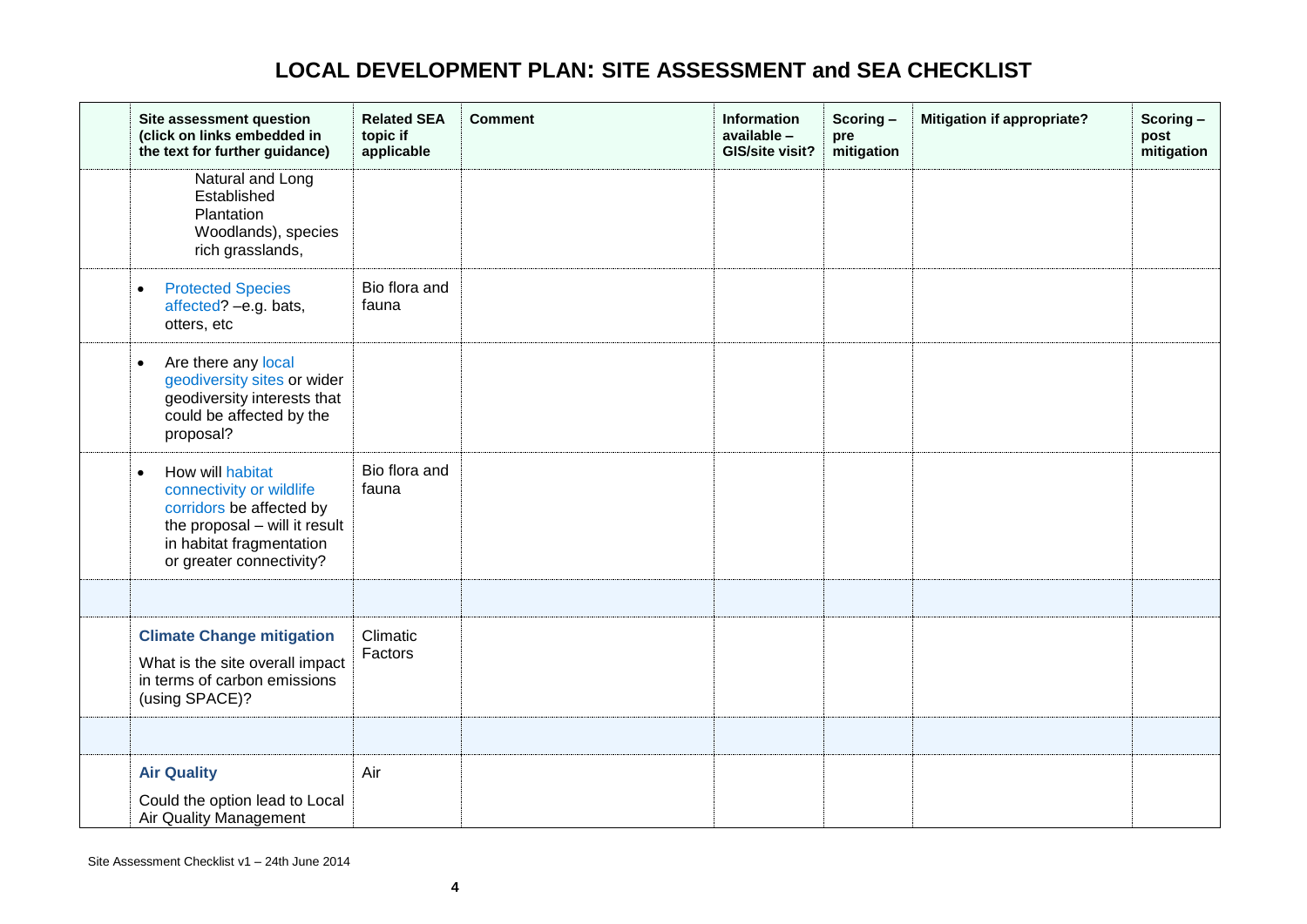<span id="page-4-0"></span>

| Site assessment question<br>(click on links embedded in<br>the text for further guidance)                                                                                                                | <b>Related SEA</b><br>topic if<br>applicable | <b>Comment</b> | <b>Information</b><br>available -<br>GIS/site visit? | Scoring-<br>pre<br>mitigation | <b>Mitigation if appropriate?</b> | Scoring-<br>post<br>mitigation |
|----------------------------------------------------------------------------------------------------------------------------------------------------------------------------------------------------------|----------------------------------------------|----------------|------------------------------------------------------|-------------------------------|-----------------------------------|--------------------------------|
| thresholds being breached in<br>an existing Air Quality<br>Management Area?                                                                                                                              |                                              |                |                                                      |                               |                                   |                                |
| Could the option lead to the<br>designation of a new Air<br><b>Quality Management Area</b><br>(AQMA)?                                                                                                    | Air                                          |                |                                                      |                               |                                   |                                |
| Does the option introduce a<br>new potentially significant air<br>emission to the area (e.g.<br>Combined Heat and Power,<br>an industrial process, large<br>scale quarry or Energy from<br>Waste plant)? | Air                                          |                |                                                      |                               |                                   |                                |
| Will the option lead to a<br>sensitive use being located<br>close to a site regulated for<br>emissions to air by SEPA?                                                                                   | Air and<br>Human<br>Health                   |                |                                                      |                               |                                   |                                |
|                                                                                                                                                                                                          |                                              |                |                                                      |                               |                                   |                                |
| <b>Service Infrastructure</b><br>Education capacity -<br>Secondary School Catchment<br>Area/<br>Primary school catchment<br>area<br>Health provision/GP capacity                                         |                                              |                |                                                      |                               |                                   |                                |
| To what extent will the<br>proposal affect the quality<br>and quantity of open space                                                                                                                     | Popl and<br>human<br>health or               |                |                                                      |                               |                                   |                                |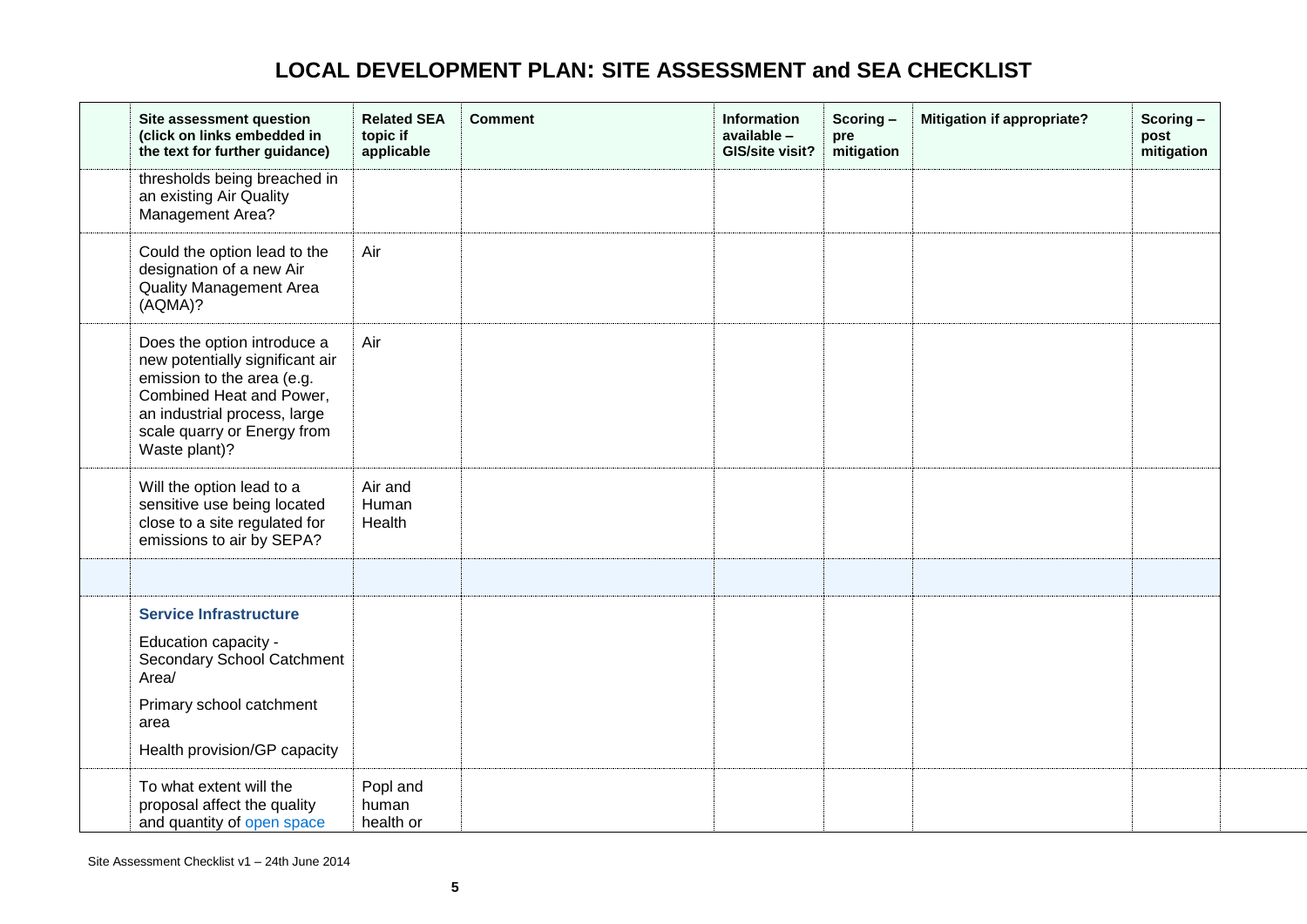<span id="page-5-0"></span>

| Site assessment question<br>(click on links embedded in<br>the text for further guidance)                                                                 | <b>Related SEA</b><br>topic if<br>applicable                                   | <b>Comment</b> | Information<br>available -<br>GIS/site visit? | Scoring-<br>pre<br>mitigation | <b>Mitigation if appropriate?</b> | Scoring-<br>post<br>mitigation |  |
|-----------------------------------------------------------------------------------------------------------------------------------------------------------|--------------------------------------------------------------------------------|----------------|-----------------------------------------------|-------------------------------|-----------------------------------|--------------------------------|--|
| and connectivity and<br>accessibility to open space or<br>result in a loss of open<br>space?                                                              | material<br>assets                                                             |                |                                               |                               |                                   |                                |  |
| To what extent will the<br>proposal affect core path<br>links or other key access<br>networks such as cycle paths,<br>coastal paths and rights of<br>way? | Popl and<br>Human<br>health or<br>material<br>assets or<br>climatic<br>factors |                |                                               |                               |                                   |                                |  |
| Will the proposal have the<br>opportunity to enhance the<br>green network through for<br>example the green<br>infrastructure on site?                     | Popl and<br>Human<br>health or<br>material<br>assets                           |                |                                               |                               |                                   |                                |  |
|                                                                                                                                                           |                                                                                |                |                                               |                               |                                   |                                |  |
| <b>Soils</b><br>Is the option on greenfield or<br>brownfield land?                                                                                        | Material<br>Assets and<br>Soils                                                |                |                                               |                               |                                   |                                |  |
| Are there any contaminated<br>soils issues on the site and if<br>so, will the option reduce<br>contamination?                                             | Material<br>Assets and<br>Soils                                                |                |                                               |                               |                                   |                                |  |
| Is the proposal on peatland<br>and could the development of<br>the site lead to a loss of<br>peat?                                                        | Climatic<br>Factors and<br>Soils                                               |                |                                               |                               |                                   |                                |  |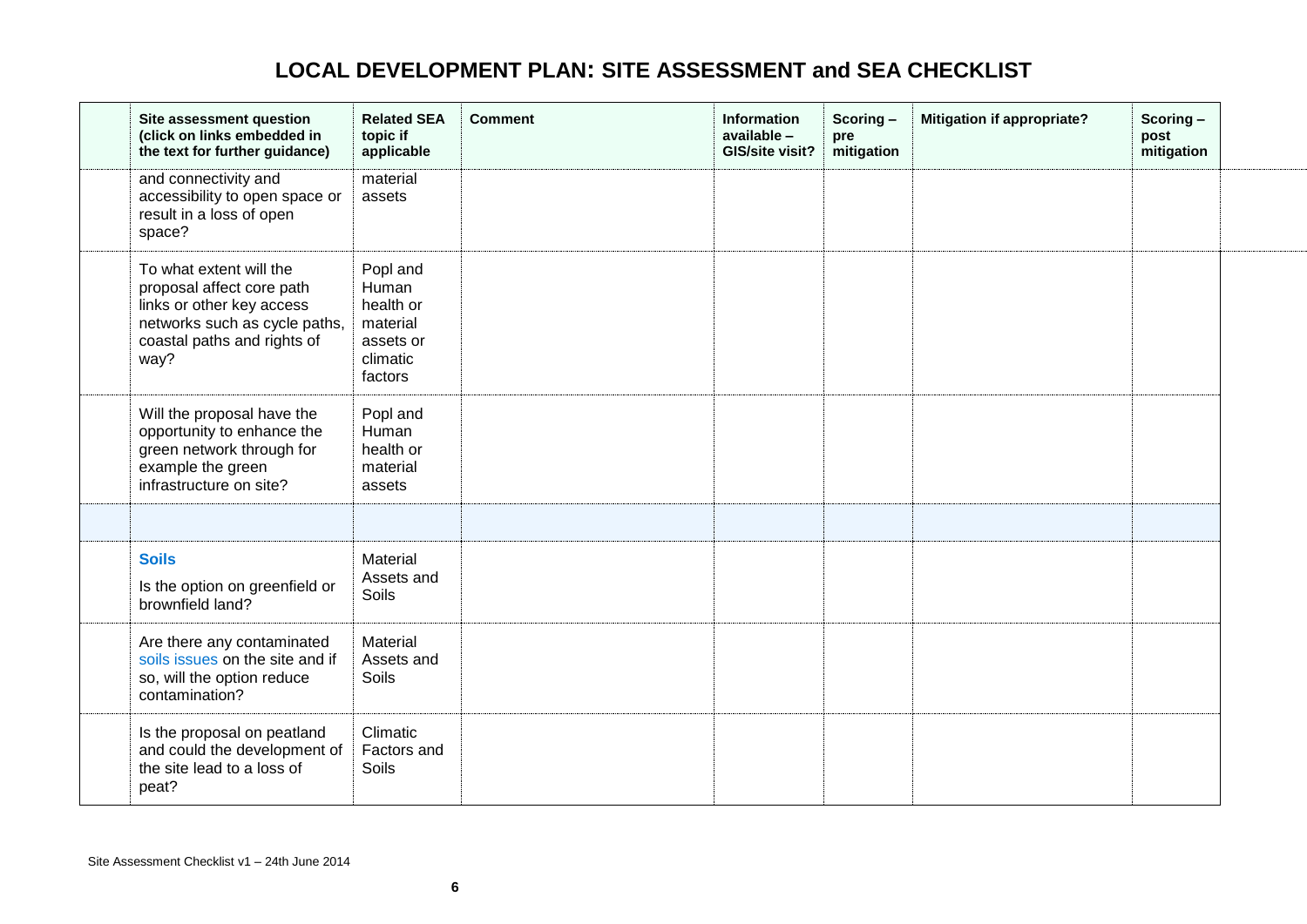<span id="page-6-0"></span>

| Site assessment question<br>(click on links embedded in<br>the text for further guidance)                            | <b>Related SEA</b><br>topic if<br>applicable   | <b>Comment</b> | <b>Information</b><br>available -<br>GIS/site visit? | Scoring-<br>pre<br>mitigation | <b>Mitigation if appropriate?</b> | Scoring-<br>post<br>mitigation |
|----------------------------------------------------------------------------------------------------------------------|------------------------------------------------|----------------|------------------------------------------------------|-------------------------------|-----------------------------------|--------------------------------|
| Does the proposal result in<br>the loss of the best quality<br>agricultural land?                                    | Soils                                          |                |                                                      |                               |                                   |                                |
|                                                                                                                      |                                                |                |                                                      |                               |                                   |                                |
| Deliverability/sustainability<br>constraints                                                                         | Material<br>assets                             |                |                                                      |                               |                                   |                                |
| Will the site be delivered<br>within the LDP timeframe?                                                              |                                                |                |                                                      |                               |                                   |                                |
| Other site servicing<br>constraints, e.g. electricity<br>pylons, underground gas<br>pipelines etc.                   |                                                |                |                                                      |                               |                                   |                                |
| Site aspect - does the site<br>make best use of solar gain?<br>Is the site protected from<br>prevailing winds?       | Climatic<br>factors                            |                |                                                      |                               |                                   |                                |
| Vehicular Access constraints<br>or opportunities -<br>Road network capable of<br>accommodating traffic<br>generated? | Material<br>assets and<br>climatic<br>factors? |                |                                                      |                               |                                   |                                |
| Is the site close to a range of<br>facilities? Can these be<br>accessed by public transport?                         | Climatic<br>factors and<br>human<br>health     |                |                                                      |                               |                                   |                                |
|                                                                                                                      |                                                |                |                                                      |                               |                                   |                                |
| <b>Landscape Designated</b>                                                                                          | Landscape                                      |                |                                                      |                               |                                   |                                |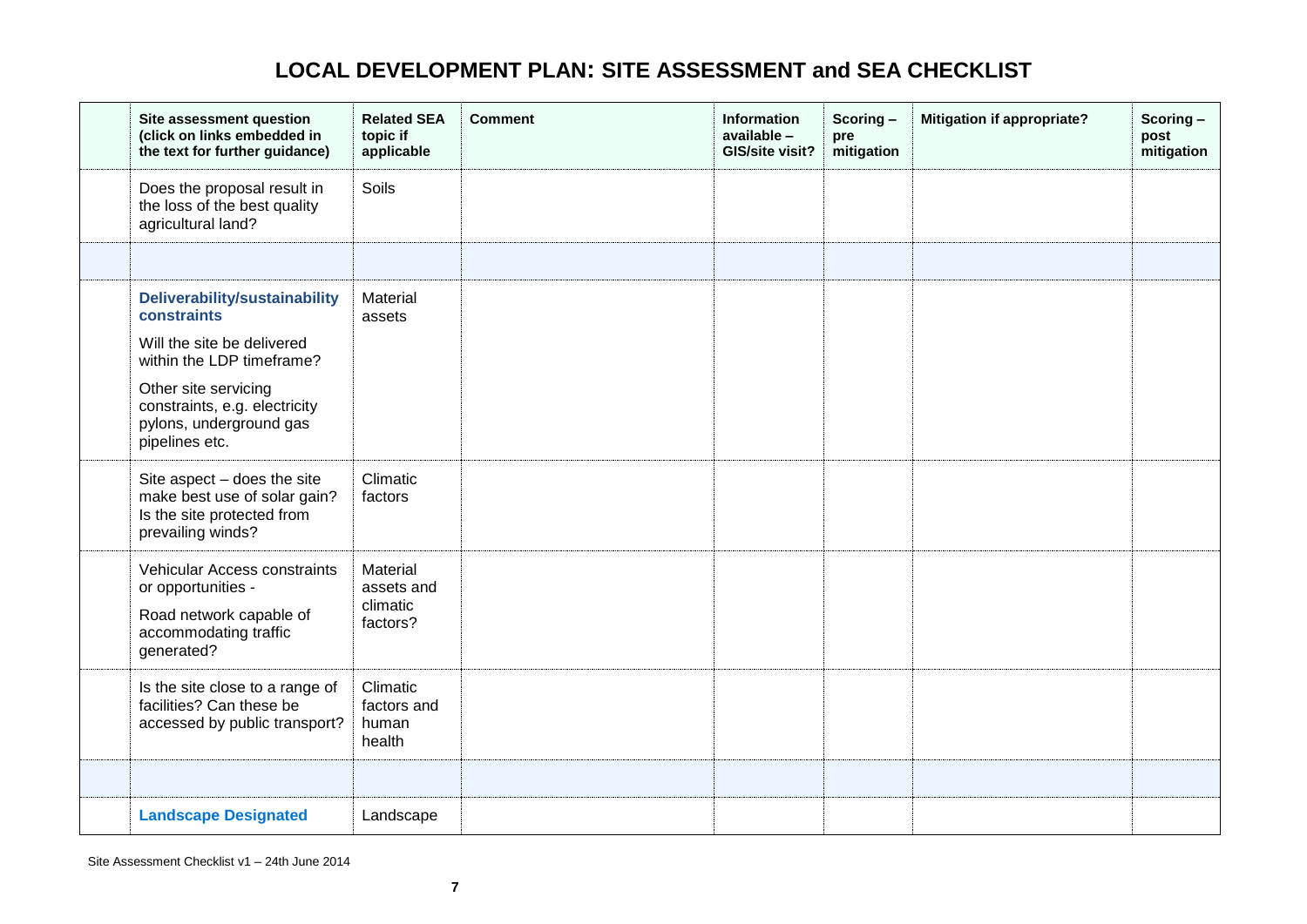<span id="page-7-0"></span>

| Site assessment question<br>(click on links embedded in<br>the text for further guidance)                                                                                                                                                                                                                            | <b>Related SEA</b><br>topic if<br>applicable | <b>Comment</b> | Information<br>available -<br>GIS/site visit? | Scoring-<br>pre<br>mitigation | <b>Mitigation if appropriate?</b> | Scoring-<br>post<br>mitigation |
|----------------------------------------------------------------------------------------------------------------------------------------------------------------------------------------------------------------------------------------------------------------------------------------------------------------------|----------------------------------------------|----------------|-----------------------------------------------|-------------------------------|-----------------------------------|--------------------------------|
| <b>sites</b><br>To what extent will any<br>designated sites be affected<br>- including NSAs, Regional<br>Scenic Areas, and local<br>landscape designations?                                                                                                                                                          |                                              |                |                                               |                               |                                   |                                |
| <b>Non designated landscape</b><br>features and key landscape<br><b>interests</b><br>Does the proposal ensure<br>that development does not<br>exceed the capacity of the<br>landscape to accommodate<br>it? Such as current<br>settlement boundaries,<br>existing townscape and<br>character of surrounding<br>area? | Landscape                                    |                |                                               |                               |                                   |                                |
| To what extent will the<br>proposal affect features of<br>landscape interest, including<br>the distinctive character of the<br>landscape and the qualities of<br>wild land?                                                                                                                                          | landscape                                    |                |                                               |                               |                                   |                                |
|                                                                                                                                                                                                                                                                                                                      |                                              |                |                                               |                               |                                   |                                |
| <b>Material assets</b><br>Will the option minimise<br>demand on primary resources<br>e.g. does the development<br>re-use an existing structure or<br>recycle or recover existing                                                                                                                                     | Material<br>Assets                           |                |                                               |                               |                                   |                                |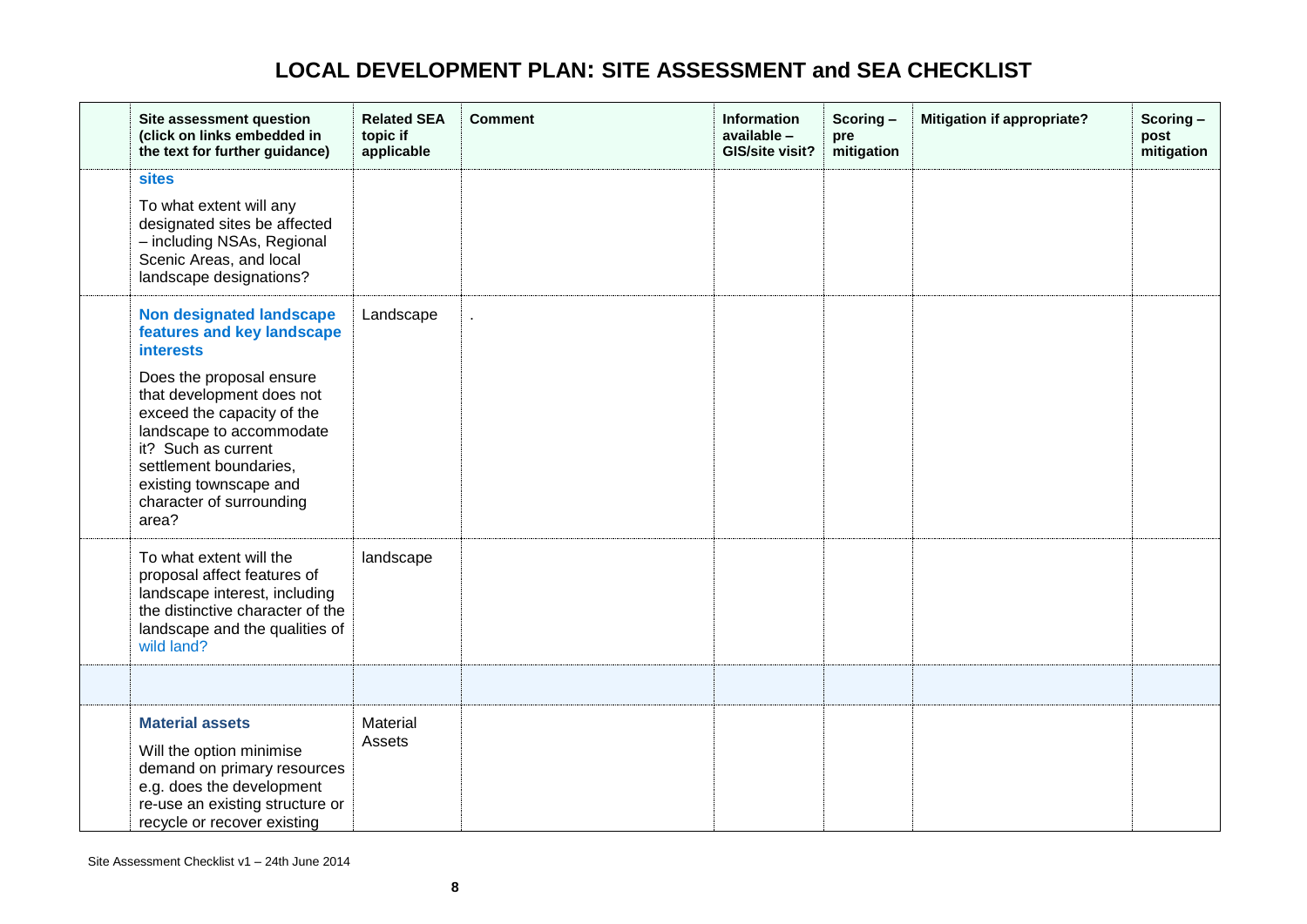<span id="page-8-0"></span>

| Site assessment question<br>(click on links embedded in<br>the text for further guidance)                                                                                                                                                                  | <b>Related SEA</b><br>topic if<br>applicable                                                                          | <b>Comment</b> | <b>Information</b><br>available -<br>GIS/site visit? | Scoring-<br>pre<br>mitigation | <b>Mitigation if appropriate?</b> | Scoring-<br>post<br>mitigation |
|------------------------------------------------------------------------------------------------------------------------------------------------------------------------------------------------------------------------------------------------------------|-----------------------------------------------------------------------------------------------------------------------|----------------|------------------------------------------------------|-------------------------------|-----------------------------------|--------------------------------|
| on-site materials / resources?                                                                                                                                                                                                                             |                                                                                                                       |                |                                                      |                               |                                   |                                |
| Is the option in the vicinity of<br>a waste management site<br>and could therefore<br>compromise the waste<br>handling operation?                                                                                                                          | Material<br>Assets and<br>Human<br>Health                                                                             |                |                                                      |                               |                                   |                                |
| For potential waste<br>management activity sites<br>(includes allocation for<br>employment, industrial or<br>storage and distribution uses)<br>- does the proposal comply<br>with the locational criteria set<br>out in annex B of the Zero<br>Waste Plan? | Material<br>Assets                                                                                                    |                |                                                      |                               |                                   |                                |
|                                                                                                                                                                                                                                                            |                                                                                                                       |                |                                                      |                               |                                   |                                |
| <b>Cultural Heritage</b><br>Will the option affect any<br>scheduled monuments or<br>their setting?                                                                                                                                                         | Cultural<br>heritage, incl<br>architectural<br>and<br>archaeologic<br>al heritage<br>(and links<br>with<br>landscape) |                |                                                      |                               |                                   |                                |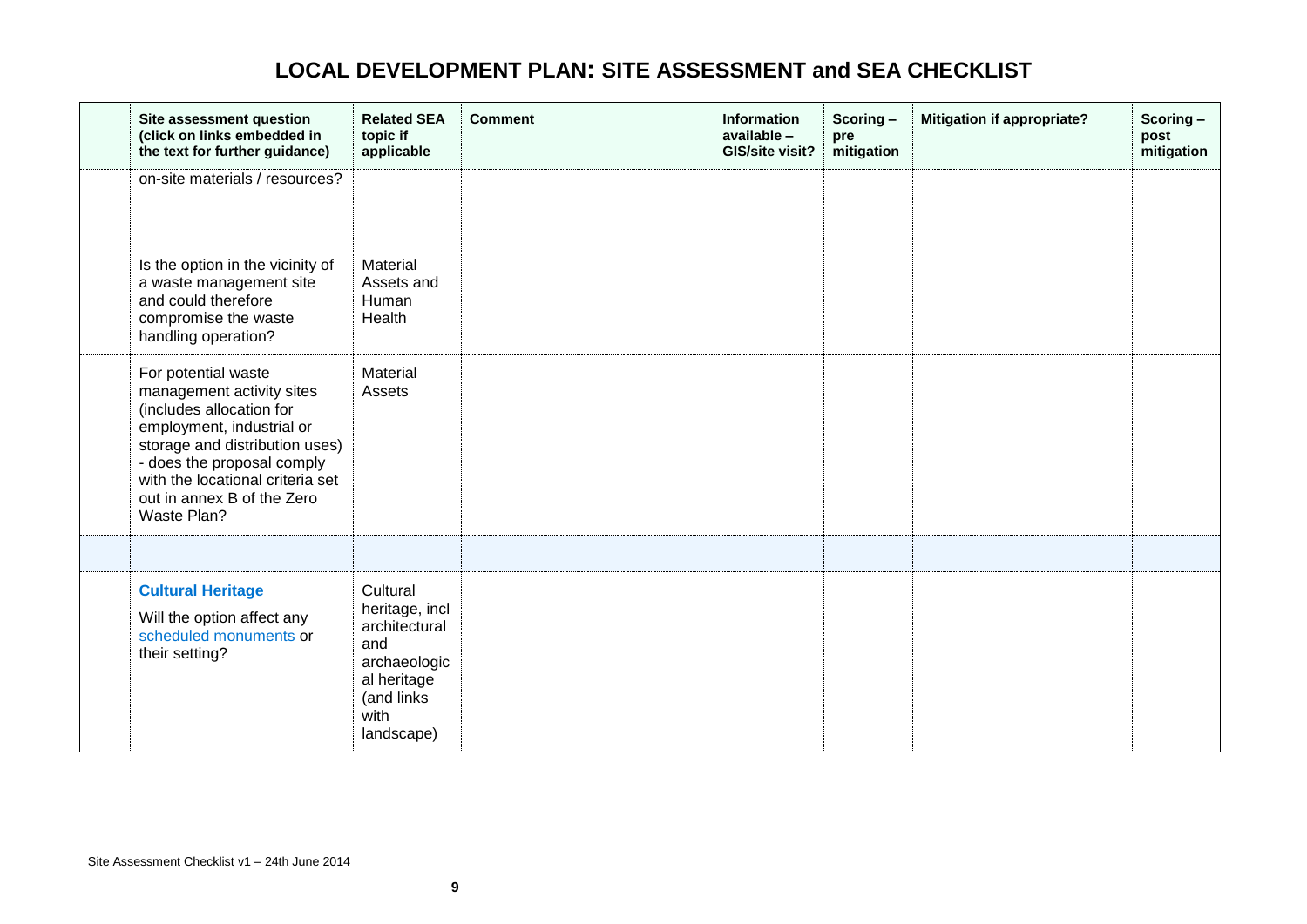| Site assessment question<br>(click on links embedded in<br>the text for further guidance)                        | <b>Related SEA</b><br>topic if<br>applicable                                                                        | <b>Comment</b> | <b>Information</b><br>available -<br>GIS/site visit? | Scoring-<br>pre<br>mitigation | <b>Mitigation if appropriate?</b> | Scoring-<br>post<br>mitigation |
|------------------------------------------------------------------------------------------------------------------|---------------------------------------------------------------------------------------------------------------------|----------------|------------------------------------------------------|-------------------------------|-----------------------------------|--------------------------------|
| Will the option affect any<br>locally important<br>archaeological site?<br>(www.rcahms.gov.uk/canmor<br>e.html)  | Cultural<br>Heritage, incl<br>archaeologic<br>al heritage<br>(and links<br>with<br>landscape)                       |                |                                                      |                               |                                   |                                |
| Will the option affect any<br>listed buildings and/or their<br>setting?                                          | Cultural<br>heritage, incl<br>architectural<br>and<br>archaeologic<br>al heritage<br>and links<br>with<br>landscape |                |                                                      |                               |                                   |                                |
| Will the option affect any<br>Conservation Areas? (e.g. will<br>it result in the demolition of<br>any buildings) | Cultural<br>heritage, incl<br>architectural<br>and<br>archaeologic<br>al heritage<br>and links<br>with<br>landscape |                |                                                      |                               |                                   |                                |
| Will the option affect any<br><b>Inventory Garden and</b><br><b>Designed Landscape?</b>                          | Cultural<br>heritage, incl<br>links with<br>landscape                                                               |                |                                                      |                               |                                   |                                |
| Will the option affect any<br><b>Inventory Historic Battlefield?</b>                                             | Cultural<br>heritage, incl<br>architectural                                                                         |                |                                                      |                               |                                   |                                |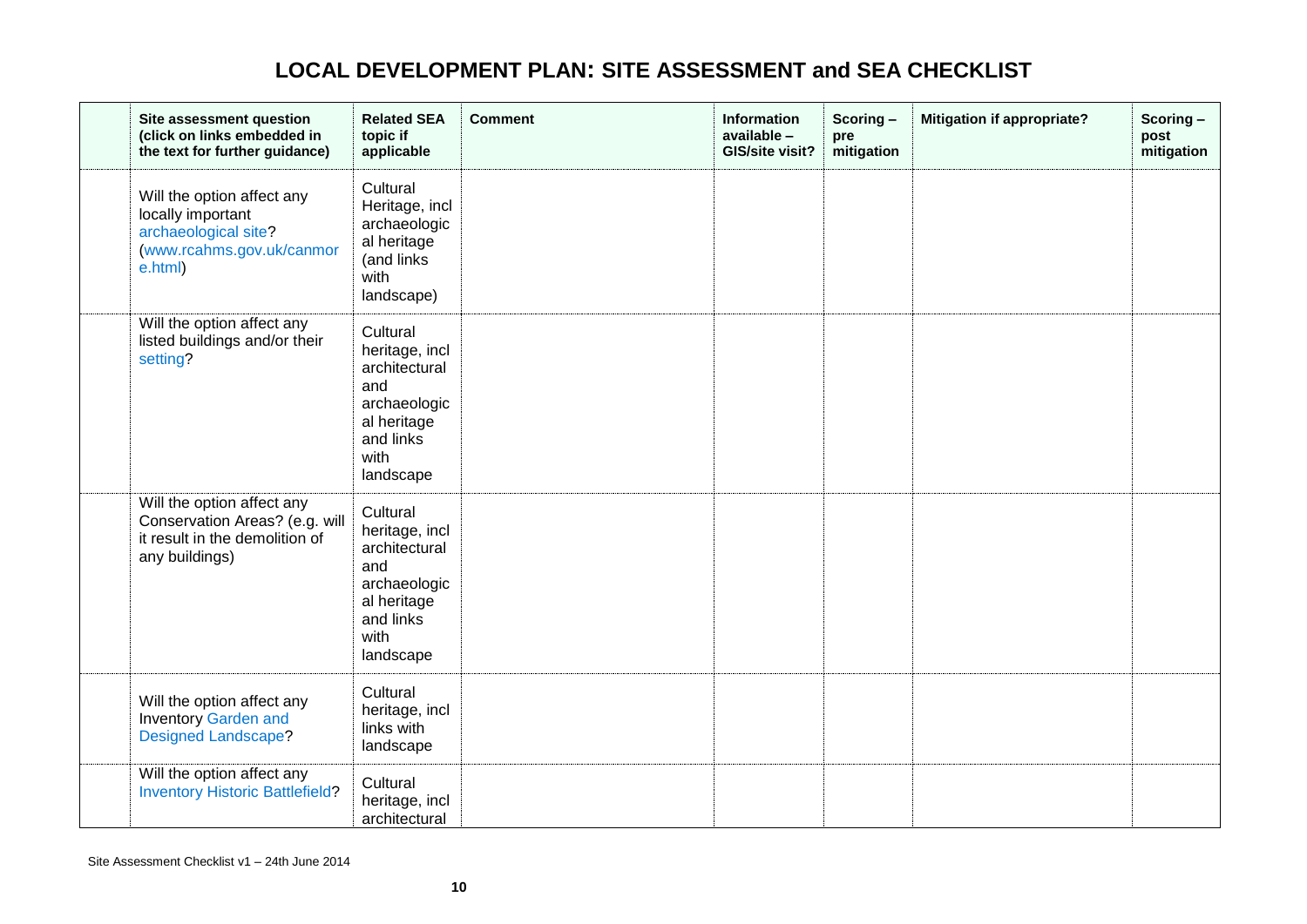| Site assessment question<br>(click on links embedded in<br>the text for further guidance)                                        | <b>Related SEA</b><br>topic if<br>applicable                                                                        | <b>Comment</b> | <b>Information</b><br>available -<br>GIS/site visit? | Scoring-<br>pre<br>mitigation | <b>Mitigation if appropriate?</b> | Scoring-<br>post<br>mitigation |
|----------------------------------------------------------------------------------------------------------------------------------|---------------------------------------------------------------------------------------------------------------------|----------------|------------------------------------------------------|-------------------------------|-----------------------------------|--------------------------------|
|                                                                                                                                  | and<br>archaeologic<br>al heritage<br>and links<br>with<br>landscape                                                |                |                                                      |                               |                                   |                                |
| Will the option affect any<br><b>World Heritage Sites?</b>                                                                       | Cultural<br>heritage, incl<br>architectural<br>and<br>archaeologic<br>al heritage<br>and links<br>with<br>landscape |                |                                                      |                               |                                   |                                |
| To what extent will the<br>proposal result in the<br>opportunity to enhance or<br>improve access to the historic<br>environment? | Cultural<br>heritage, incl<br>architectural<br>and<br>archaeologic<br>al heritage<br>and links<br>with<br>landscape |                |                                                      |                               |                                   |                                |

### **Other Considerations**

**Please note any other issues which may be relevant to the assessment of the candidate site. For example:**

*Any restrictive covenants relating to the use of the land/ buildings contained within the proposed candidate site?*

*Is the candidate site on Common Good Land?*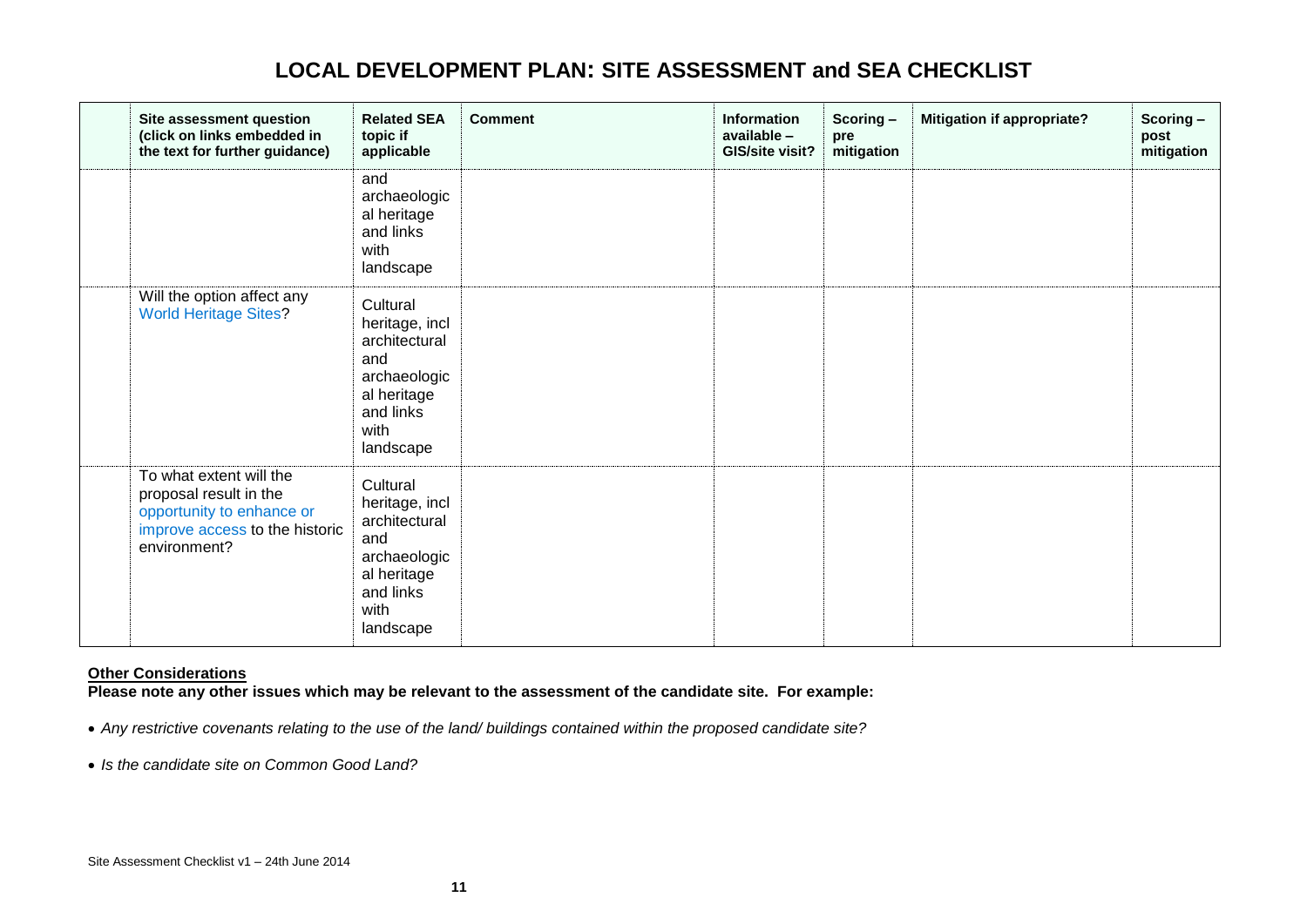Scoring – two columns have been added in the event that is it useful for planning authorities to quickly identify environmental effects from a proposal on a site. Where adverse effects have been identified, it may then also be useful to consider any obvious mitigation measures that might reduce these adverse effects. The second scoring column then allows at a quick glance to see what residual effects might remain following mitigation. There are many scoring techniques currently in use and an example of one option could be:

| .<br>⊪iticantl∖<br>' positive<br>olar | positive | neutral | adverse | $\cdot$ .<br>Significantly adverse<br>ںוכ |
|---------------------------------------|----------|---------|---------|-------------------------------------------|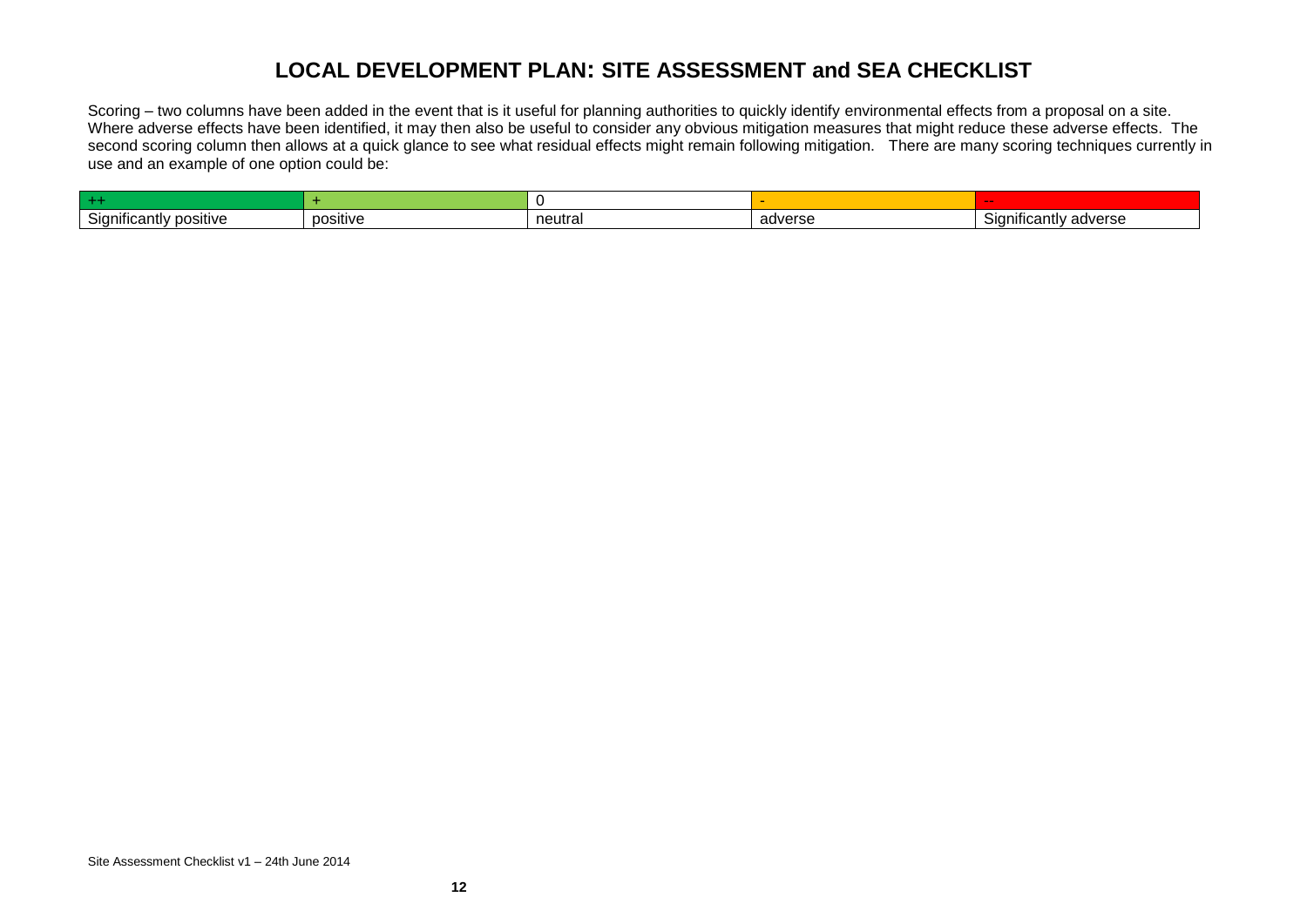### <span id="page-12-0"></span>**Explanation of the key SEA topics (please note the SEA objectives are suggested examples only).**

### **Water**

<span id="page-12-1"></span>SEA objective – To protect and enhance the ecological status of the water environment

### **Water Drainage Constraints**

The Water Framework Directive (2000/60/EC) has the overall objective of ensuring that all inland and coastal waters within defined river basin districts reach at least good status by 2027. Achieving this requires measures to be put in place and action to be taken to i) prevent deterioration and ii) promote improvements in the water environment.

<span id="page-12-2"></span>Information on the current status of a water body, pressures affecting it, measures required to address those pressures, and deadlines for achieving those measures can be extracted from SEPA's [RBMP data download](http://gis.sepa.org.uk/rbmp/Data_Download.aspx)  [tool.](http://gis.sepa.org.uk/rbmp/Data_Download.aspx) This tool should be used to identify existing pressures on water bodies and the site assessment should identify whether or not policies and proposals are likely to exacerbate existing pressures or create new problems. For example, if there are already morphological pressures on a water body then further engineering could trigger a further downgrade. Control of non-native invasive bank-side / in-stream plant species is an example of enhancement where an invasive non-native species pressure has been identified for a water body. Further guidance on the Water Framework Directive including river basin planning can be found in SEPA's [Land Use Planning System Guidance Note 7, Guidance on the Water Framework Directive](http://www.sepa.org.uk/media/143208/lups-gu7-planning-guidance-on-the-water-framework-directive-including-river-basin-planning.pdf)  [including river basin planning.](http://www.sepa.org.uk/media/143208/lups-gu7-planning-guidance-on-the-water-framework-directive-including-river-basin-planning.pdf)

### [Back to Table](#page-1-0)

### **Groundwater Dependent Terrestrial Ecosystems (GWDTEs)**

GWDTEs are types of wetland which are specifically protected under the Water Framework Directive. SEPA holds a list of GWDTEs within all designated sites (SSSIs, SPAs, and SACs). To identify non-designated GWDTEs a habitat survey (Phase 1) would be required. At the site assessment stage we do not require a Phase 1 Habitat Survey, but we do require information on location of wetlands and boggy areas. This information can be collected by looking for the boggy ground symbol on GIS and / or a site visit.

#### [Back to Table](#page-1-0)

#### **Flood Risk**

<span id="page-12-3"></span>In relation to flood risk then we would expect the plan preparation process to be informed and supported by a strategic overview of flood risk management issues, usually in the form of a Strategic Flood Risk Assessment (SFRA). SEPA [Technical Flood Risk Guidance for Stakeholders](http://www.sepa.org.uk/media/143442/ss-nfr-p-002-technical-flood-risk-guidance-for-stakeholders.pdf) and the [Strategic Flood Risk Assessment](http://www.sepa.org.uk/media/143351/lups-gu23-strategic-flood-risk-assessment-sepa-technical-guidance-to-support-development-planning.pdf) - [SEPA technical guidance to support Development Planning](http://www.sepa.org.uk/media/143351/lups-gu23-strategic-flood-risk-assessment-sepa-technical-guidance-to-support-development-planning.pdf) provide guidance on how to do this. SEPA has produced Flood Maps which can be found at [www.sepa.org.uk/environment/water/flooding/flood-maps/.](http://www.sepa.org.uk/environment/water/flooding/flood-maps/) The Flood Map information can be supported and complemented by other easily derived or readily available information in relation to flood risk from SEPA, Flood Prevention Authorities, and Local Authorities, for example information on historical flood events or the impact of flood alleviation schemes.

If flood risk is found to be an issue, potential mitigation could be the removal of part of site found to be at risk from allocation.

#### [Back to Table](#page-2-0)

[SEA guidance on air, soil and water](http://www.sepa.org.uk/environment/land/planning/strategic-environmental-assessment) provides advice on how to take water into account in SEA. This guidance is augmented by SEPA's [Standing advice for Responsible Authorities on Strategic Environmental](http://www.sepa.org.uk/media/147606/advice-for-responsible-authorities-on-sea.pdf)  [Assessment scoping.](http://www.sepa.org.uk/media/147606/advice-for-responsible-authorities-on-sea.pdf)

### **Biodiversity, Flora and Fauna**

SEA objective – Protect and enhance designated wildlife sites, wider biodiversity interests, valuable habitats and protected species, avoiding irreversible losses

#### **International Designations**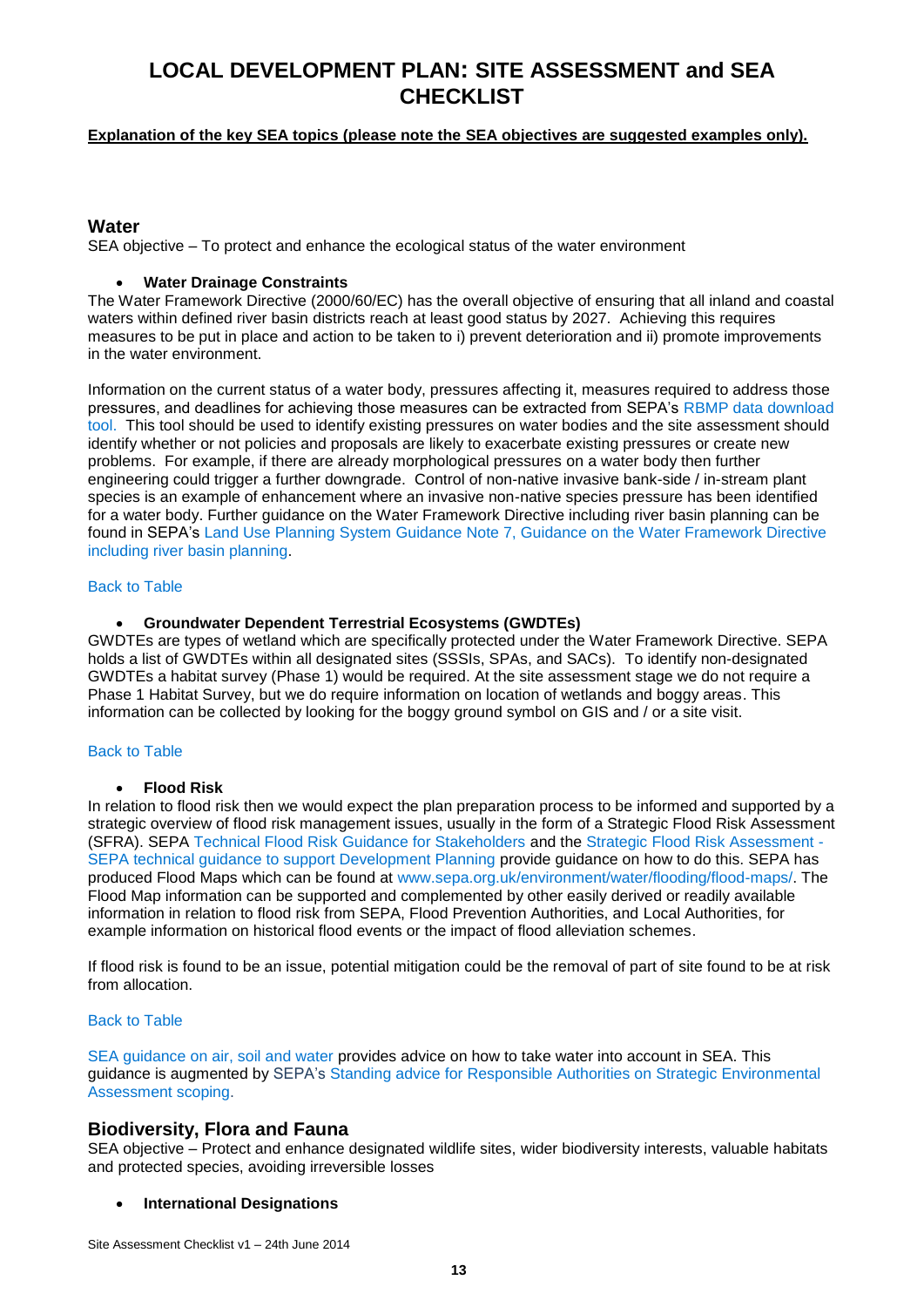<span id="page-13-5"></span><span id="page-13-2"></span><span id="page-13-1"></span><span id="page-13-0"></span>If there is a likely significant effect then it is important to state why and what site may be affected (including Ramsar sites). The information gathered for this Site Assessment will help inform the 'screening' stage of the HRA – i.e. identify likely significant effects on a Natura site. **Policies or proposals likely to affect a Natura site should be flagged up for assessment in terms of the [Habitats Regulations Appraisal.](http://www.snh.gov.uk/planning-and-development/environmental-assessment/habitat-regulations-appraisal/)**  Guidance on where designated sites are and what their qualifying interests relate to can be found on SNH's website Sitelink - <http://gateway.snh.gov.uk/sitelink/index.jsp> In addition, the majority of Natura sites are underpinned by Sites of Special Scientific Interest (SSSIs). SSSIs all have a site management statement which provides useful information on site condition and management pressures and will help to establish what is important and why and therefore help identify likely significant effects.

### <span id="page-13-3"></span>[Back to Table](#page-2-1)

### **Other designated sites**

Again see the above comments regarding site management statements for Site of Special Scientific Interest (SSSIs). National Nature Reserves (NNRs) are examples of the best wildlife sites in Scotland. These are managed for wildlife but also allowing for enjoyment by public. Guidance on NNRs can be found at: <http://www.snh.gov.uk/protecting-scotlands-nature/protected-areas/national-designations/nnr/>

Local Nature Reserves (LNR) are locally important for natural heritage, designated and managed by local authorities to give people better opportunities to learn about and enjoy nature close to where they live. Similarly Local Nature Conservation Areas flag-up to planners and developers where there are natural feature of some merit. In this way it gives planners and developers early indication of sensitive sites and opportunities for enhancing the local environment. The local Biodiversity Officer should be able to provide advice here.

### **Non designated features and key wildlife habitats**

- <span id="page-13-4"></span>o trees and woodland, including ancient and semi- natural inventory sites
- $\circ$  species rich grassland, moorland, heathland, wetlands and watercourses including burns

Links to Ancient Woodland Inventory (within SNHi) and the Forestry Commission's Native Woodland Survey of Scotland are detailed below.

<https://gateway.snh.gov.uk/natural-spaces/index.jsp>

<http://scotland.forestry.gov.uk/supporting/strategy-policy-guidance/native-woodland-survey-of-scotland-nwss>

#### [Back to Table](#page-2-1)

### **Protected Species**

Although protected areas can safeguard species within their boundaries, some animals and plants are so threatened or vulnerable that they need legal protection wherever they occur. For further information on Protected species click [here.](http://www.snh.gov.uk/protecting-scotlands-nature/protected-species/)

#### **Local Geodiversity sites**

These sites provide examples of geology and geomorphology of regional and local importance, where the geodiversity resource can be conserved, so that people can enjoy and find out more about it. These sites can contribute to the quality of local environments and provide opportunities for recreation and informal education.

Geological Conservation Review sites come from an assessment of nationally and internationally important sites for geology and geomorphology. The site boundaries for these and un-notified GCR sites are available through SNHi. [http://www.snh.gov.uk/protecting-scotlands-nature/safeguarding](http://www.snh.gov.uk/protecting-scotlands-nature/safeguarding-geodiversity/protecting/geological-conservation/)[geodiversity/protecting/geological-conservation/](http://www.snh.gov.uk/protecting-scotlands-nature/safeguarding-geodiversity/protecting/geological-conservation/)

Local geodiversity sites are selected by voluntary geoconservation bodies such as local Geodiversity groups and Regionally Important Geological / Geomorphological Sites (RIGS) groups. Geology and other natural history enthusiasts, wildlife trusts, museums, geological societies, teachers, planners and site owner, participate in the running of RIGS groups. [More information on RIGS](http://www.scottishgeology.com/) .

#### [Back to Table](#page-2-1)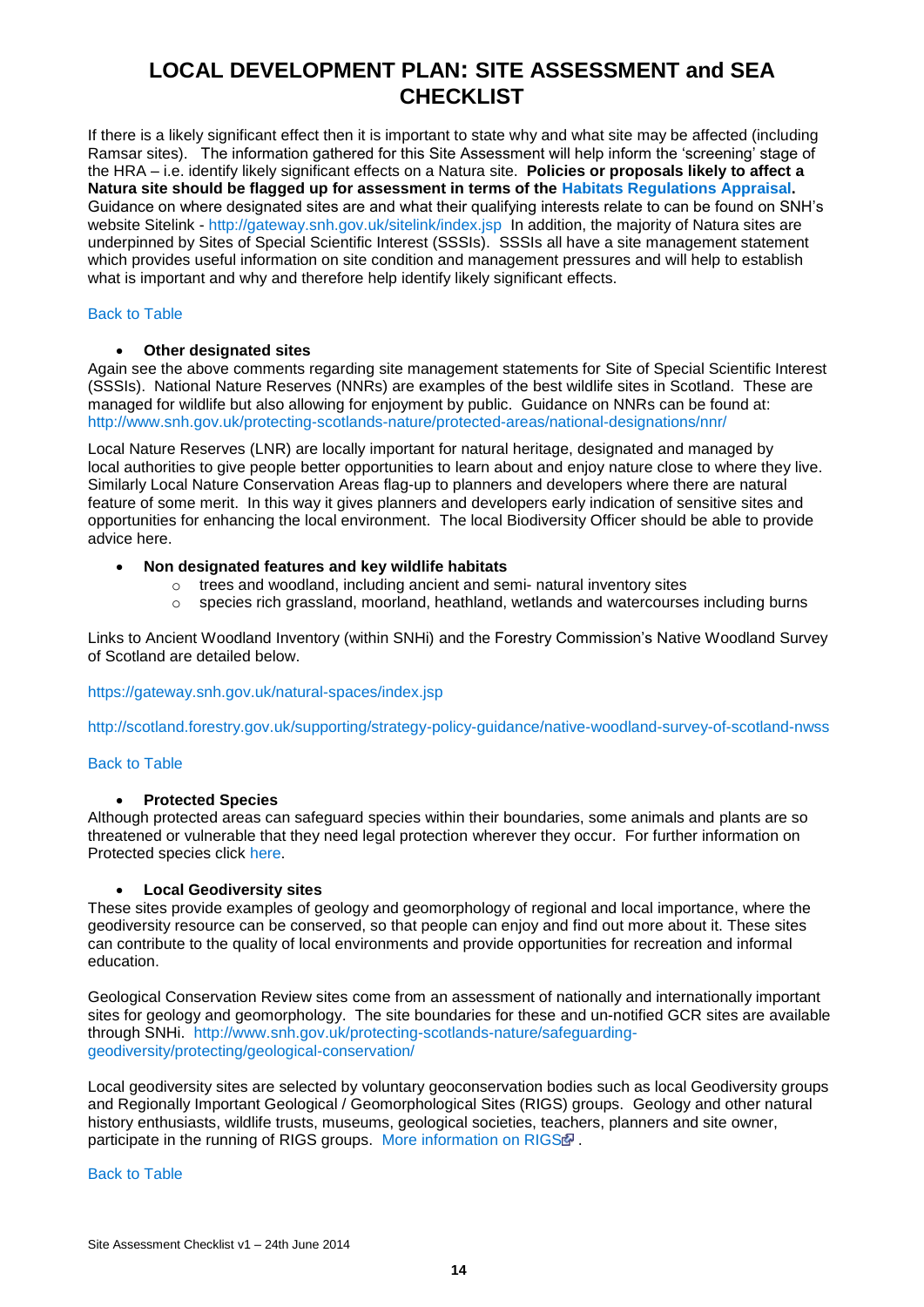## <span id="page-14-1"></span><span id="page-14-0"></span>**Air Quality**

SEA objective – To improve or maintain air quality and reduce emissions of key pollutants

The impact of allocations on local Air Quality Management thresholds should be considered. For example, where an area is already close to exceeding air quality objectives, where an area is at risk of becoming an AQMA, or where sensitive development such as a hospital or residential use is proposed close to a busy road or a site regulated for emissions to air by SEPA. Such allocations may lead to an increase in the exposure of people to poor air quality.

[SEA guidance on air, soil and water](http://www.sepa.org.uk/environment/land/planning/strategic-environmental-assessment) provides advice on how to take air into account in SEA. This guidance is augmented by SEPA's [Standing advice for Responsible Authorities on Strategic Environmental Assessment](http://www.sepa.org.uk/media/147606/advice-for-responsible-authorities-on-sea.pdf)  [scoping.](http://www.sepa.org.uk/media/147606/advice-for-responsible-authorities-on-sea.pdf)

### [Back to Table](#page-3-0)

### **Population and Human Health**

<span id="page-14-2"></span>SEA Objective – To protect and enhance quality of life including maintaining and improving opportunities to access public open space and the natural and historic environment

Our surroundings are a key factor in determining our health and sense of well-being. Development plans set the context for clear development management decisions which will help deliver high quality green networks and protect and enhance natural heritage assets. [Green Networks in Development Planning](http://www.snh.gov.uk/docs/B1041551.pdf) explains the background to green networks, their multi-functionality and provides development planning advice in respect of green networks. Planning authorities should also seek to prevent further fragmentation or isolation of habitats and identify opportunities to restore links which have been broken; [Integrated Habitat Networks](http://www.snh.gov.uk/docs/A685454.pdf) can be used here alongside green networks to ensure local biodiversity is maintained and enhanced

Human health can be affected by environmental factors which include pollution (e.g. emissions to air, soil or water from industrial processes including energy and waste management), flooding and climate change. Consideration of these issues, particularly in relation to location of sensitive development types, in site assessment will help to ensure that human health and wellbeing are integral to the plan.

SEPA's [Standing Advice for Responsible Authorities on Strategic Environmental Assessment scoping](http://www.sepa.org.uk/media/147606/advice-for-responsible-authorities-on-sea.pdf) provides additional guidance on this topic.

#### [Back to Table](#page-4-0)

### **Soil**

SEA objective – To maintain or improve soil quality, quantity and function and prevent any further degradation of soils

Soils provide the following seven key functions:

- providing the basis for food and biomass production;
- controlling and regulating environmental interactions (regulating water flow & quality);
- storing carbon and maintaining the balance of gases in the air:
- providing valued habitats and sustaining biodiversity;
- providing a platform for buildings and roads;
- providing raw material;
- preserving cultural and archaeological heritage.

The assessment should consider the impacts of development on the relevant soil functions for the site.

SEPA provides information on regulations that apply to soil and good practice guidance which is available at [www.sepa.org.uk/environment/land/soil/.](http://www.sepa.org.uk/environment/land/soil/)

The **[Scottish Soil Framework](http://www.snh.gov.uk/land-and-sea/managing-the-land/soils/soil-framework)** provides a general framework to promote the sustainable, management and protection of soil consistent with the economic, social and environmental needs of Scotland.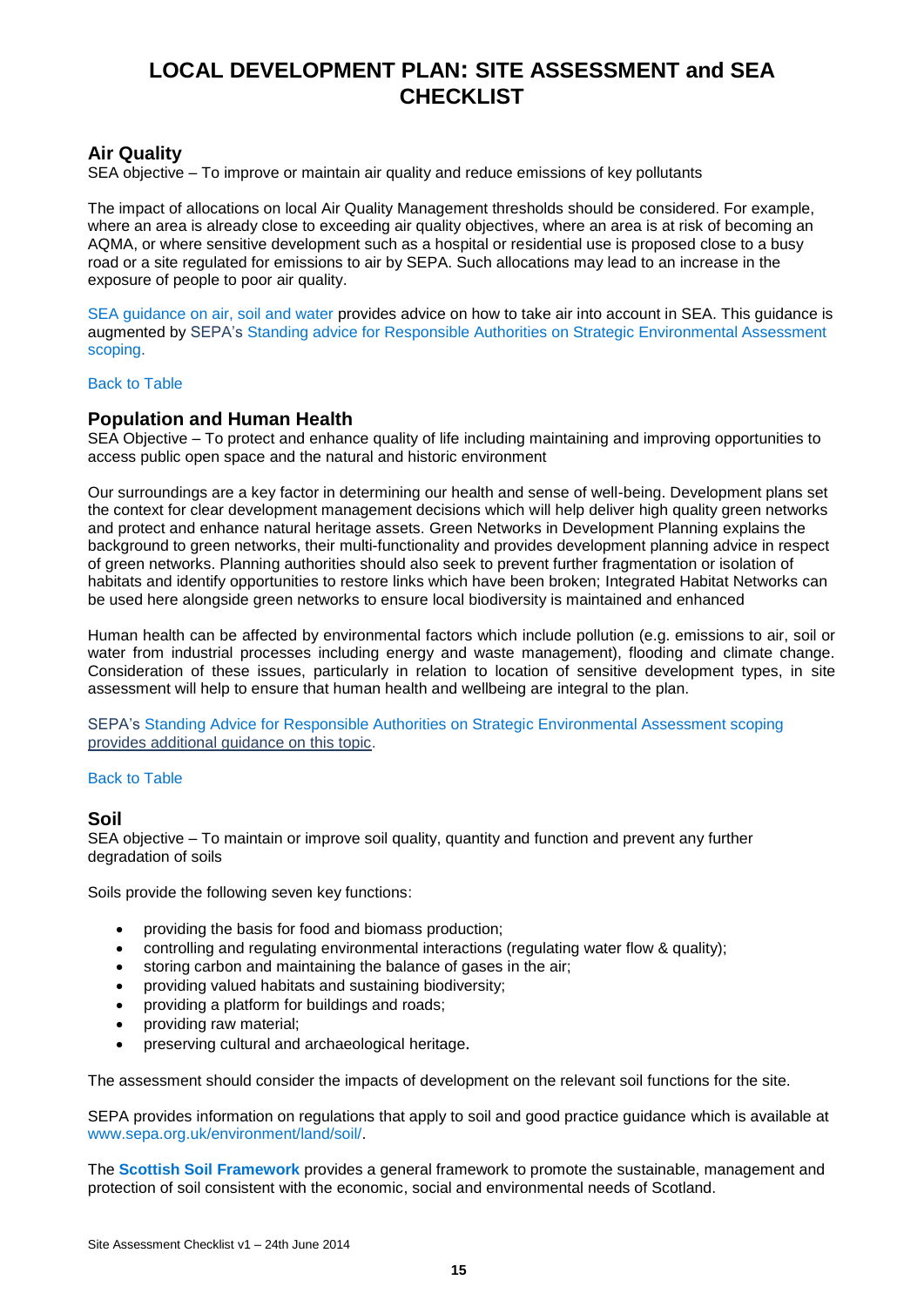<span id="page-15-2"></span><span id="page-15-1"></span>[SEA guidance on air, soil and water](http://www.sepa.org.uk/environment/land/planning/strategic-environmental-assessment) provides advice on how to take soil into account in SEA. This guidance is augmented by SEPA's [Standing advice for Responsible Authorities on Strategic Environmental](http://www.sepa.org.uk/media/147606/advice-for-responsible-authorities-on-sea.pdf)  [Assessment scoping.](http://www.sepa.org.uk/media/147606/advice-for-responsible-authorities-on-sea.pdf)

The **[James Hutton Institute](http://www.macaulayscientific.com/products_maps_list.php)**  $\mathbb{E}$  (formerly Macaulay) provides information on soil maps which are available from Scotland's Soils website [www.soils-scotland.gov.uk/data.](http://www.soils-scotland.gov.uk/data)

British Standards has recently updated its standard on the use and requirements for topsoil (**[BS3882:2007 -](http://shop.bsigroup.com/en/ProductDetail/?pid=000000000030173907) [Specification for topsoil and requirements for use](http://shop.bsigroup.com/en/ProductDetail/?pid=000000000030173907) <a>** 

### <span id="page-15-3"></span>[Back to Table](#page-5-0)

### **Landscape**

SEA objective – conserve and enhance landscape character and scenic value of the area and protect and enhance designated landscape areas

### **Landscape Designated sites**

<span id="page-15-0"></span>[Scotland's landscapes](http://www.snh.gov.uk/about-scotlands-nature/scotlands-landscapes) underpin our economy and attractiveness as a place to live and do business. It is important to consider how landscapes in their area should be safeguarded and enhanced through plans and strategies. Our finest landscapes have been given the designation [National Scenic Area](http://www.snh.gov.uk/protecting-scotlands-nature/protected-areas/national-designations/nsa) or [National Park](http://www.snh.gov.uk/protecting-scotlands-nature/protected-areas/national-designations/national-parks) and these include some of the most famous areas in Scotland - the Cuillin Hills, Glencoe, Ben Nevis, The Cairngorms, Loch Lomond.

#### **Non designated landscape features and key landscape interests**

Scotland has a great variety of landscapes for its size. A [new map of Scotland's landscapes and places](http://www.snh.gov.uk/docs/A736465.pdf)  shows this. It unites the physical fabric of our towns, countryside, hills, glens and coasts with the human and cultural aspects of place and history. The distinctiveness and character of our landscapes helps define a sense of place at both the local and regional level.

<span id="page-15-4"></span>Wild and remote areas have a distinct and special character, which is increasingly rare to find. A key component of Scotland's identity, they bring significant economic benefits, attracting visitors and tourists. Many people derive psychological and spiritual benefit from their existence, and they provide increasingly important havens for Scotland's wildlife. For further information on 'wild land' click [here.](http://www.snh.gov.uk/protecting-scotlands-nature/looking-after-landscapes/landscape-policy-and-guidance/wild-land/)

### [Back to Table](#page-6-0)

### **Climatic Factors - Climate Change Mitigation**

SEA objective - To reduce greenhouse gas emissions and increase resilience to the consequences of climate change

The Scottish Government's guidance [Consideration of Climatic Factors within Strategic Environmental](http://www.scotland.gov.uk/Publications/2010/03/18102927/0)  [Assessment \(SEA\)](http://www.scotland.gov.uk/Publications/2010/03/18102927/0) provides useful guidance on how to determine whether a PPS is likely to have significant environmental effects. The Scottish Government and SEPA have developed a [Spatial Planning Assessment](http://www.scotland.gov.uk/Resource/0039/00390167.xls)  [of Climate Emissions \(SPACE\) tool](http://www.scotland.gov.uk/Resource/0039/00390167.xls) which helps planners assess the possible relative impacts of different scenarios in terms of greenhouse gas emissions.

SEPA's [Standing Advice for Responsible Authorities on Strategic Environmental Assessment scoping](http://www.sepa.org.uk/media/147606/advice-for-responsible-authorities-on-sea.pdf) provides additional guidance on this topic.

### [Back to Table](#page-3-1)

### **Material Assets - Waste**

SEA objective - To reduce waste and promote the sustainable use of resources

The Scottish Government's [Zero Waste Plan](http://www.scotland.gov.uk/Topics/Environment/waste-and-pollution/Waste-1/wastestrategy) sets out a vision of a zero waste Scotland where waste is treated as a valuable resource and not as a burden.

For allocations for the location of waste management facilities consideration should be given to the potential for adverse impacts which may arise from locating other new development in the vicinity of proposed /